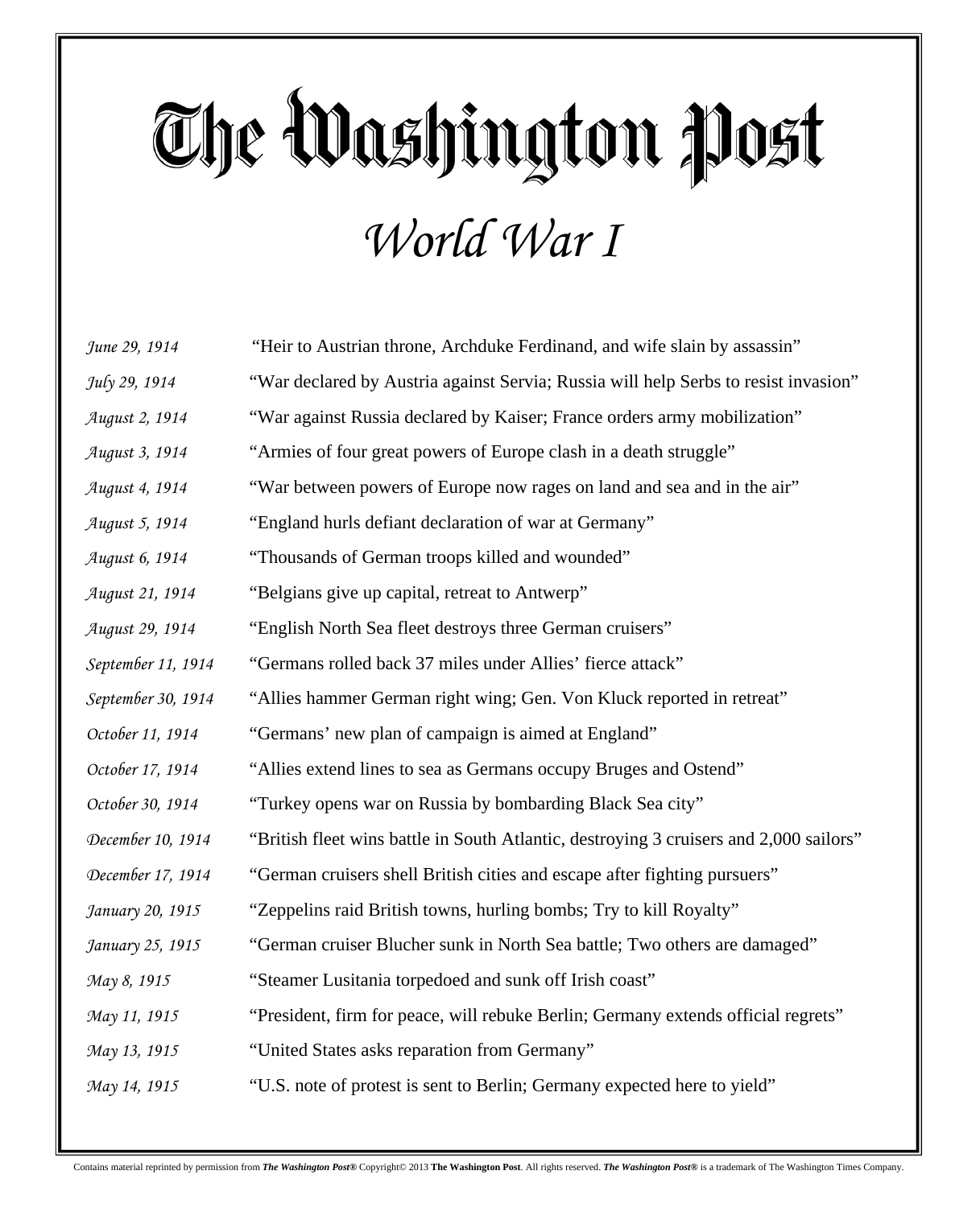## The Washington Post

| May 24, 1915             | "Italy opens war on Austria and wins the first clash between frontier forces"                                                            |
|--------------------------|------------------------------------------------------------------------------------------------------------------------------------------|
| May 31, 1915             | "Germany in reply to U.S. demands withholds final decision"                                                                              |
| June 11, 1915            | "President asks Germany to give formal assurances that measures will be taken to<br>safeguard American ships and lives in sea war zones" |
| July 24, 1915            | "American note, delivered in Berlin, warns the German government against future<br>attacks; U.S. to defend rights wherever violated"     |
| <i>August 6, 1915</i>    | "Warsaw captured by German troops"                                                                                                       |
| August 15, 1915          | "Germany's secret intrigues to involve the United States in Great War"                                                                   |
| August 22, 1915          | "Italy declares war on Turkey, will attack Dardanelles"                                                                                  |
| September 26, 1915       | "Allies start on great drive in West"                                                                                                    |
| November 7, 1915         | "Bulgars take Serb capital; Capture of Nish opens road from Danube to Bosphorus"                                                         |
| <i>February 11, 1916</i> | "War Secretary quits after sharp difference with Wilson"                                                                                 |
| <i>February 24, 1916</i> | "Six miles of trenches taken by Germans in dash against Verdun"                                                                          |
| March 3, 1916            | "Fierce Verdun drive renewed; Battle now rages at Douaumont"                                                                             |
| June 3, 1916             | "Six English cruisers sunk; Germans lose 4 cruisers, 2 dreadnoughts"                                                                     |
| June 7, 1916             | "Earl Kitchener and his staff killed at sea when English cruiser Hampshire is sunk"                                                      |
| July 2, 1916             | "British and French begin big drive; English thrust wedge in five miles"                                                                 |
| December 13, 1916        | "Germany makes offer of peace, will restore conquered lands except Poland and<br>Lithuania <sup>"</sup>                                  |
| <i>February 1, 1917</i>  | "German note to America defies world on seas; Proclaims ruthless submarine war"                                                          |
| <i>February 4, 1917</i>  | "United States and Germany near to actual war"                                                                                           |
| February 27, 1917        | "Two American women reported lost on the Laconia, torpedoed without warning"                                                             |
| March 1, 1917            | "German plot to conquer U.S. with aid of Japan and Mexico revealed"                                                                      |
| March 12, 1917           | "Bagdad is captured by the British forces; Brings joy to London"                                                                         |
| March 16, 1917           | "Czar yields throne as revolt by people and army triumphs"                                                                               |
| March 19, 1917           | "U-boats sink 3 U.S. ships; 22 American sailors missing"                                                                                 |
| April 3, 1917            | "Germany making war upon U.S."                                                                                                           |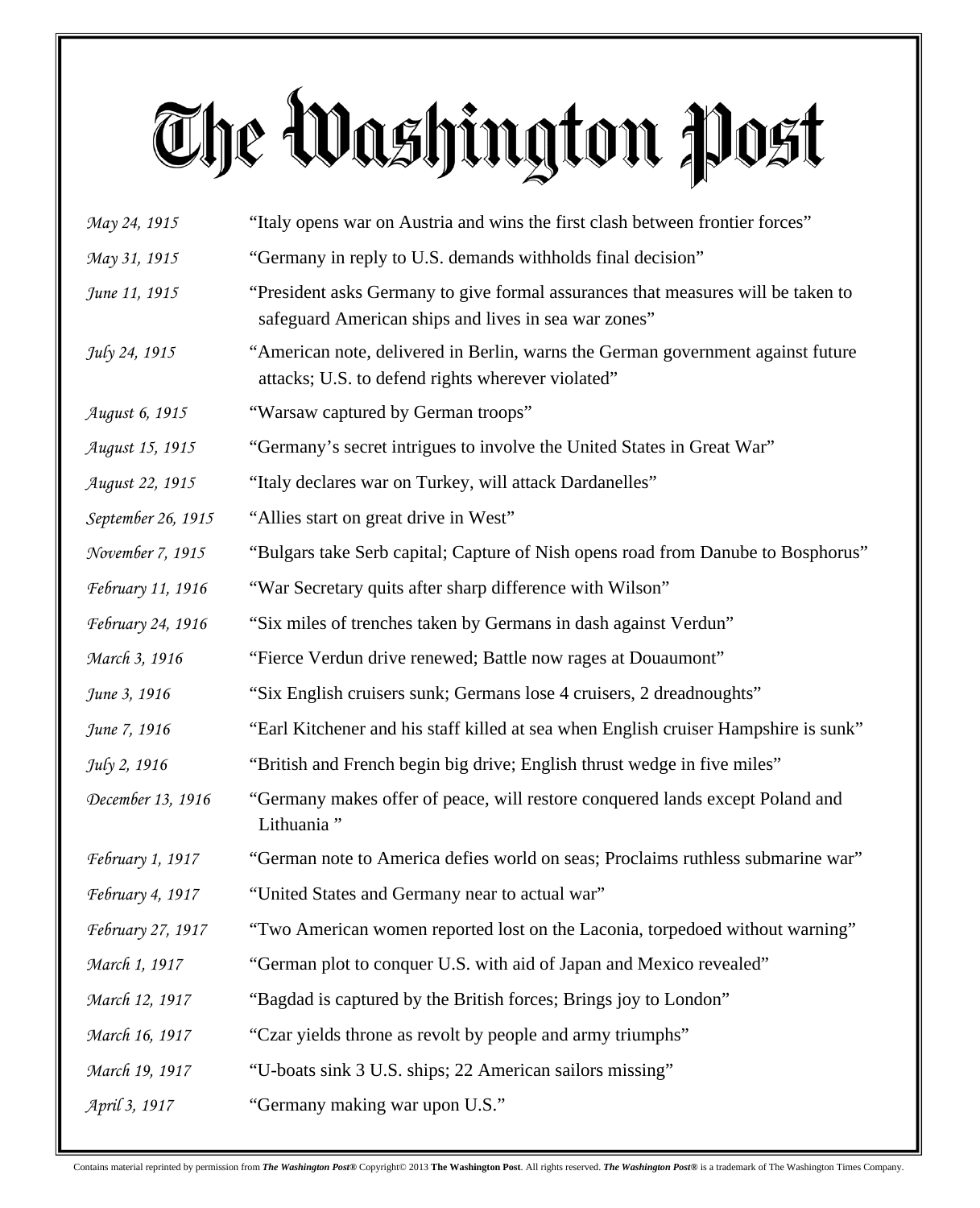## The Washington Post

| April 5, 1917      | "United States and Germany at war, Senate declares by a vote of 82 to 6"         |
|--------------------|----------------------------------------------------------------------------------|
| April 6, 1917      | "House defeats efforts to prevent sending army abroad and votes for war"         |
| April 17, 1917     | "French capture 10,000 prisoners and 25 miles of German lines"                   |
| April 29, 1917     | "Great American army to fight Germany will be raised by selective draft"         |
| June 14, 1917      | "Air raiders kill 97 in London; 437 injured as 15 panes flash over East End"     |
| June 28, 1917      | "First American army reaches French port under guard of navy"                    |
| August 1, 1917     | "French and British, in smashing drive, sweep over German lines in Flanders"     |
| August 29, 1917    | "President Wilson rejects Pope's peace proposal"                                 |
| October 30, 1917   | "Teutons near Udine; Italians check foes as Allies hasten aid"                   |
| November 9, 1917   | "Kerensky, deposed, a fugitive; Radicals seize Petrograd, jail five of Cabinet"  |
| November 22, 1917  | "Haig smashes through Hindenburg line; French open drive north of Aisne"         |
| December 5, $1917$ | "War with Austria to be swift response to President's message"                   |
| December 7, 1917   | "2,000 killed when French munitions vessel explodes in harbour of Halifax"       |
| March 22, 1918     | "Germans open drive on 50 miles of British front"                                |
| March 24, 1918     | "Breaking British front, Huns advance 9 miles – shells reach Paris"              |
| March 26, 1918     | "British retire slowly with unbroken front, inflicting huge loss on Huns"        |
| April 22, 1918     | "Americans win back trenches in all-night battle"                                |
| April 24, 1918     | "British naval raiders storm U-boat bases"                                       |
| June 1, 1918       | "Germans reach Marne on 10-mile front; Battle spreads both east and westward"    |
| June 12, 1918      | "Americans take 300 prisoners, 2 guns and win Belleau wood"                      |
| June 24, 1918      | "Austrians, routed by foe and flood, in peril on Piave; French praise Americans" |
| June 27, 1918      | "Americans, at bayonet point, take 264 prisoners in wood"                        |
| July 16, 1918      | "American counter attacks drive Germans back to Marne, taking 1,500 prisoners"   |
| July 19, 1918      | "Americans and French take 20 towns, thousands of prisoners and scores of guns"  |
| July 20, 1918      | "U.S. cruiser sunk off New York, probably by U-boat; 335 men landed"             |
| July 21, 1918      | "Germans flee across Marne, crushed by fierce attacks"                           |